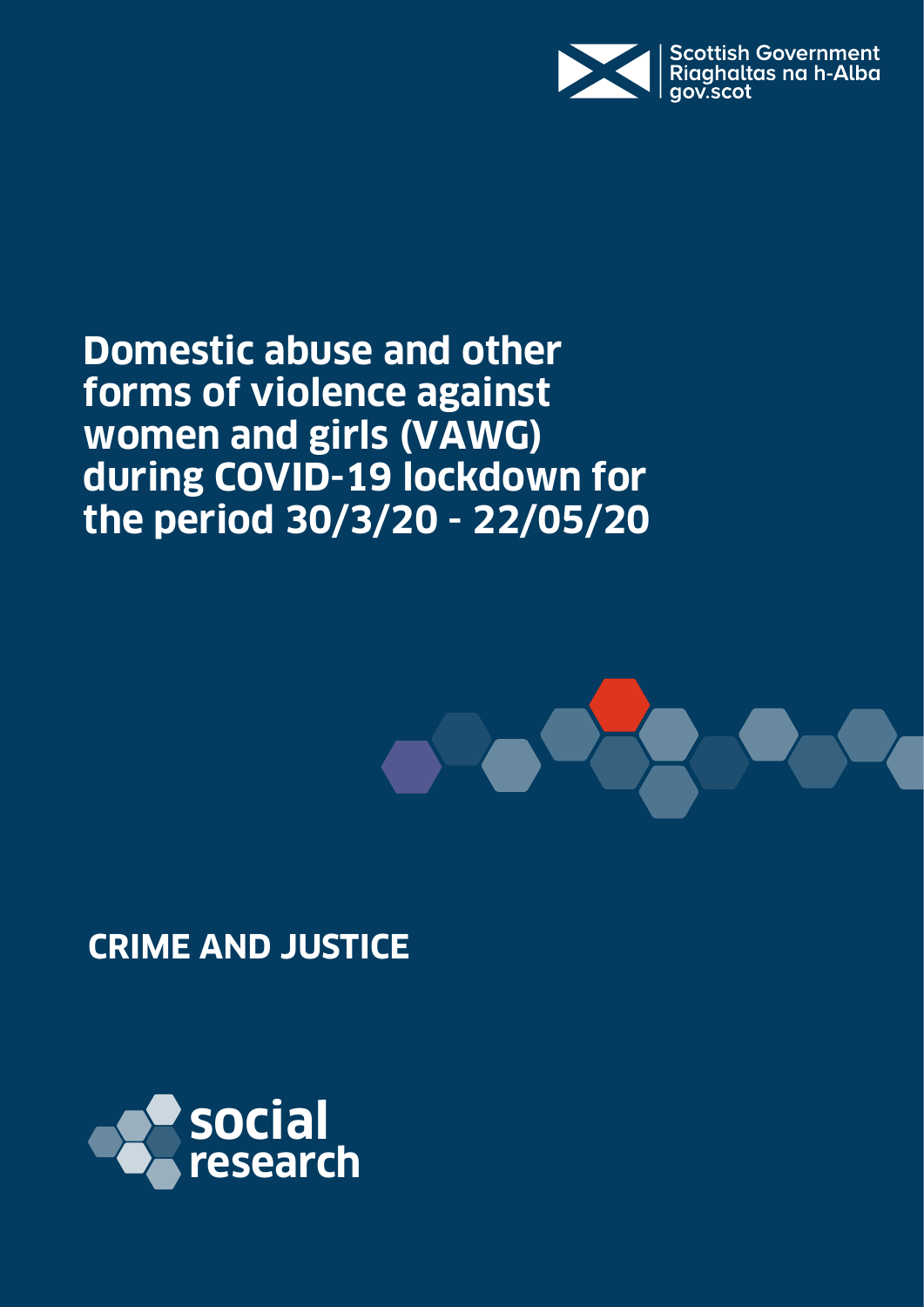**Domestic abuse and other forms of violence against women and girls (VAWG) during COVID-19 lockdown, for the period 30/3/20 – 22/05/20**

**Justice Analytical Services**

# **Contents**

| 4.  |                                                                   |  |
|-----|-------------------------------------------------------------------|--|
|     |                                                                   |  |
|     |                                                                   |  |
|     |                                                                   |  |
|     |                                                                   |  |
| 9.  |                                                                   |  |
| 10. |                                                                   |  |
| 11. |                                                                   |  |
| 12. |                                                                   |  |
| 13. | Women in prostitution and Commercial Sexual Exploitation (CSE) 11 |  |
| 14. |                                                                   |  |

# <span id="page-1-0"></span>**1. Introduction**

The following paper outlines emerging trends that have been identified from qualitative research on the experience of individuals and families experiencing domestic abuse.

The research took place over the initial 8 weeks of the COVID-19 'lockdown', with week 1 being considered to commence on 30/03/20 and week 8 commencing 18/05/20.

Evidence for this report has been gleaned from three sources:

- Semi-structured telephone interviews with Scottish statutory and third sector organisations involved in supporting people experiencing or perpetrating domestic abuse or other forms of VAWG;<sup>1</sup>
- Documentary evidence provided by organisations involved in supporting people experiencing or perpetrating domestic abuse or other forms of VAWG; and

 $\overline{a}$ <sup>1</sup> 42 third sector and statutory organisation/services provided evidence via telephone interviews.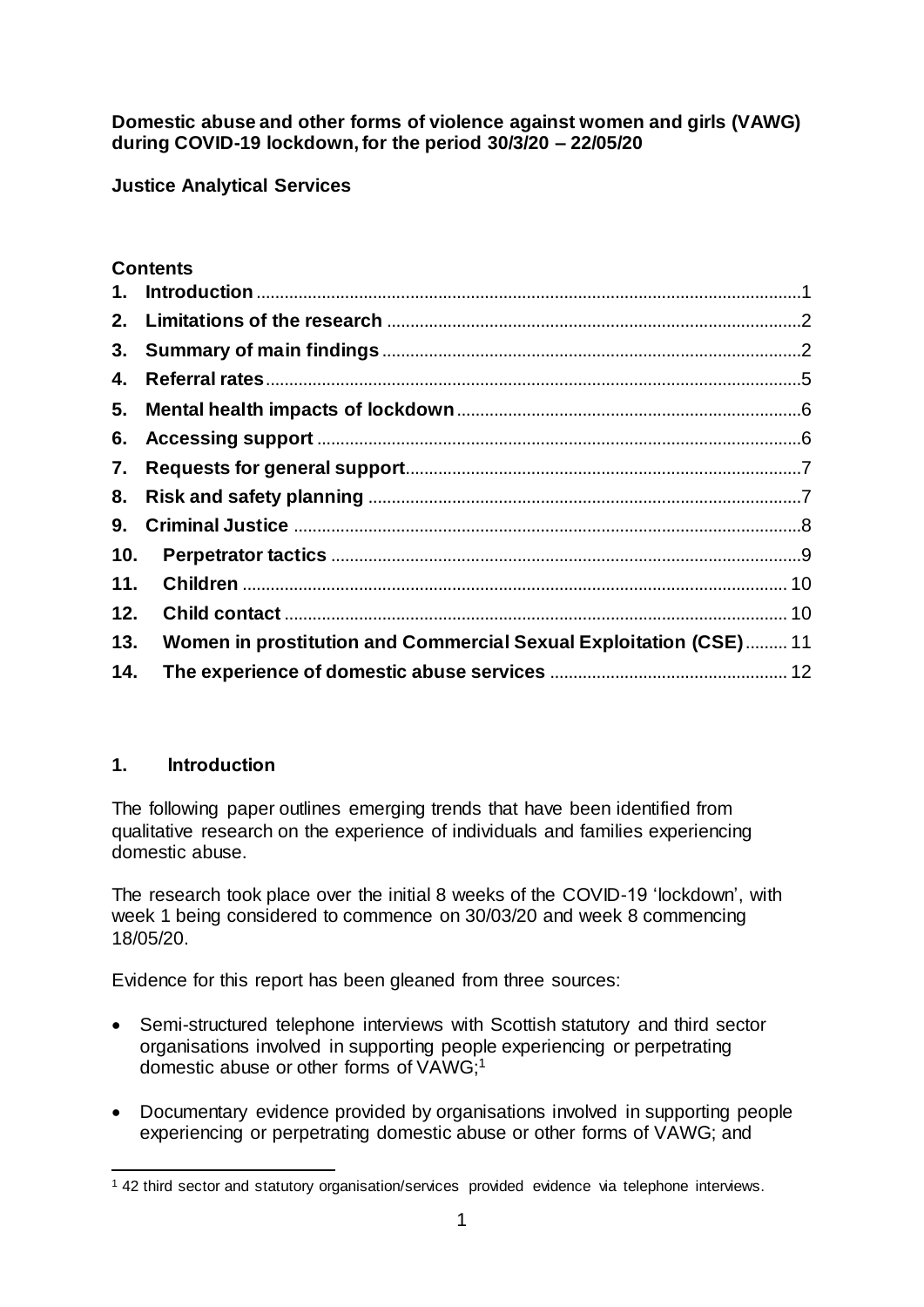Written qualitative empirical examples provided by members of Police Scotland's Domestic Abuse Champions' network.

The services/organisations involved in the research have been anonymised. The majority of organisations that participated primarily supported female victims of domestic abuse and the majority of incidents referred to involved a female victim and male perpetrator.<sup>2</sup> Where possible, the terminology of "victim" and "perpetrator" has been used throughout the paper in order to maintain the anonymity of the small number of organisations that support all genders of victim.

## <span id="page-2-0"></span>**2. Limitations of the research**

There are a number of important caveats to this research.

This was a qualitative evidence-gathering exercise, and while it provides valuable insights into the experience of victims and families living with domestic abuse, it provides only a partial picture. As with other Scottish Government research on domestic abuse, it should be noted that even the most detailed and high quality measure of domestic abuse will only relate to a small proportion of the total domestic abuse experienced in Scotland. Domestic abuse is an under-reported and often hidden crime. The Scottish Crime and Justice Survey, for example, estimates that the police came to know about just under one-in-five of the most recent incidents of partner abuse during 2016-17 and 2017-18, therefore there will clearly be some limit to the value of any single measure as an accurate reflection of total domestic abuse in Scotland.

For this evidence-gathering exercise, there are also a number of specific caveats that limit the reliability of this research:

- The organisations sampled varied in their remit, client base and institutional processes, which may significantly affect the reporting of their and their clients' experience, and the reliability and robustness of data provided;
- The majority of local women' aid centres were not included in the sample; $3$
- Some organisations provided intelligence more frequently than others;
- Organisations varied in the data metrics they provided;
- The research reflects only the voice of victims engaged in services.<sup>4</sup>

# <span id="page-2-1"></span>**3. Summary of main findings**

 $\overline{a}$ 

<sup>&</sup>lt;sup>2</sup> This is consistent with reported domestic crime statistics for Scotland.

<sup>&</sup>lt;sup>3</sup> Scottish Women's Aid advised that local centres were unable to participate in the research due to prioritising frontline work.

<sup>4</sup> Some research suggests victims of domestic abuse do not always engage in specialist services. SafeLives Whole Lives Survivor Survey 2020, for example, found that "67% of victims had never accessed support from a specialist domestic abuse practitioner".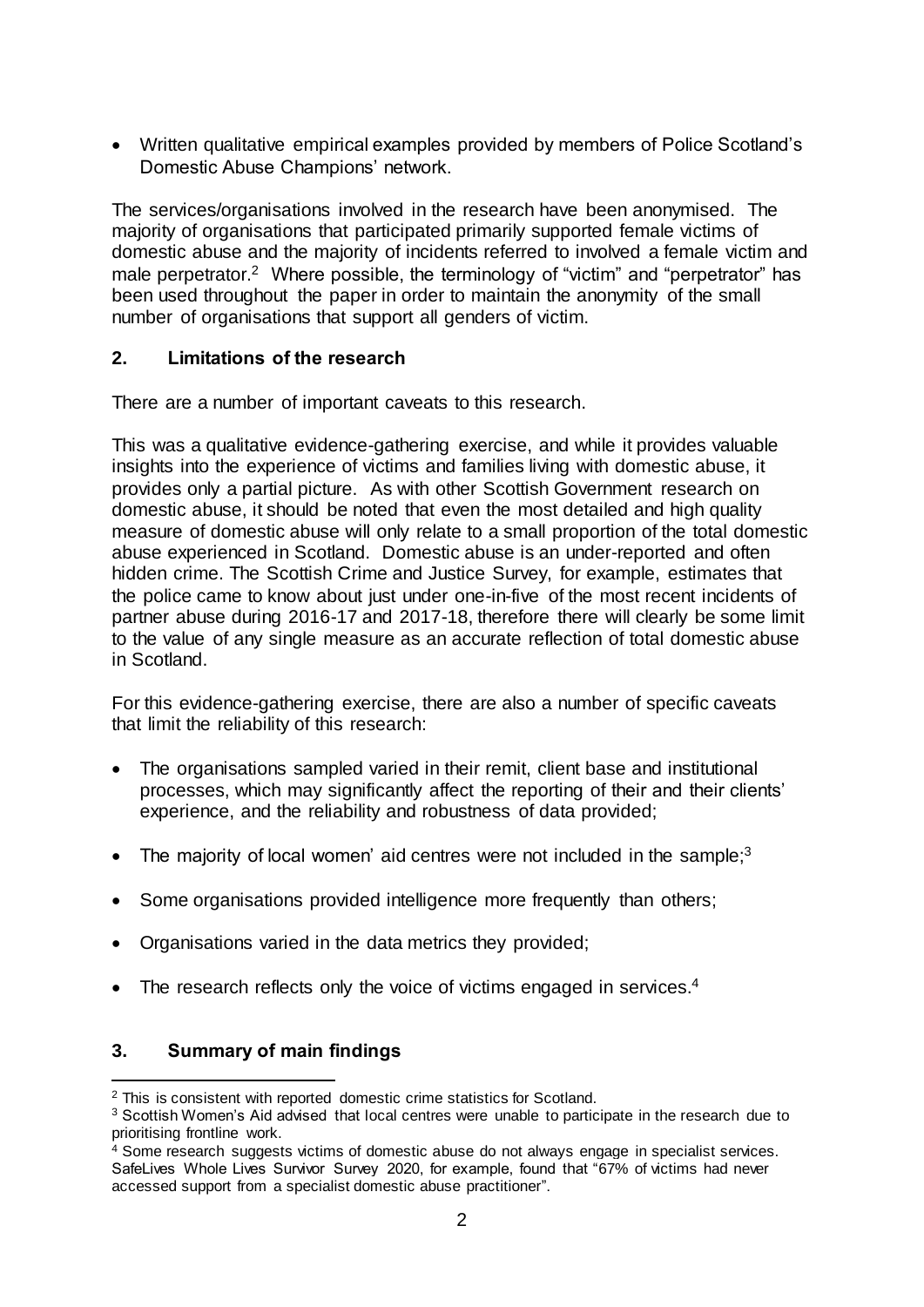While there are some anomalies in the trends identified (particularly in the experience of minority groups), there are several consistent trends reported by services that relate to victims' and children's experience.

The key points emerging from the research are as follows:

#### **Referrals:**

- Referral rates for the majority of organisations decreased, significantly for some, in the initial 2-3 weeks of lockdown, but there were some indications that referrals are increasing as lockdown progresses.
- The view of the majority of services was that there may be an increase in reporting and referrals once lockdown restrictions begin to be relaxed.

#### **Support for victims:**

- The mental health impact of lockdown was a significant concern for many organisations.
- Digital exclusion was reported as a barrier to engaging with some clients
- Across the board there were continued reports of clients contacting domestic abuse services for general support, particularly around gas and electricity, housing and food access.

#### **Risk and safety planning:**

- Many services reported that, although perpetrator tactics did not change significantly, the impact and risk of domestic abuse has been magnified by lockdown.
- The service-generated risks of safely contacting victims who reside with/are being monitored by an abusive partner was a major challenge for many organisations.
- Throughout the initial phase of lockdown, innovative options for safety planning were fairly limited.
- During lockdown, services reported it was more difficult for victims to separate from an abusive partner.
- There are some specific challenges related to lockdown for Black and Minority Ethnic (BME) women

### **Criminal Justice:**

 Services consistently communicated a number of concerns related to the impact of amended criminal justice procedures on women's risk of domestic abuse.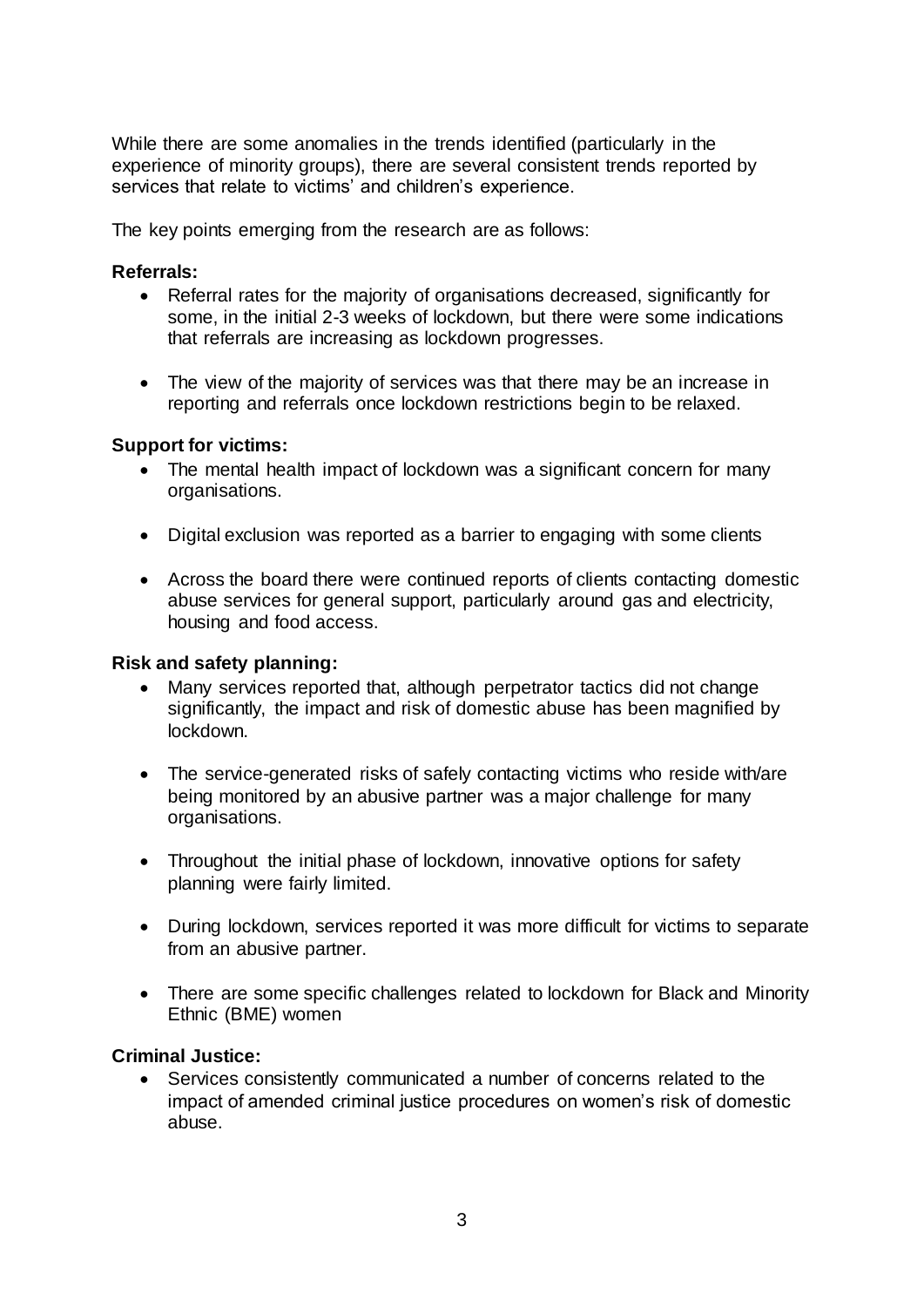• Some services communicated concerns that the "business as usual" message was not being transmitted effectively to victims.

### **Perpetrator tactics**

 There were some instances in which perpetrators of domestic abuse used abusive behaviours that were apparently specific to lockdown.

#### **Children:**

- Services report that, in some cases, children have experienced domestic abuse more severely during lockdown.
- Children's support services reported challenges experienced around engaging with and supporting children remotely.

### **Child contact:**

- Services reported a range of abusive behaviours apparently specific to lockdown related to conflict over chid contact.
- Services reported some ambiguity in the available guidance and legal advice relating to conflict over child contact during lockdown.

### **Prostitution and Commercial Sexual Exploitation (CSE):**

- Organisations reported a significant economic impact of lockdown for women in prostitution/CSE. Services had concerns that women were entering/reentering prostitution and CSE as a result of these economic challenges.
- Services reported concerns that, due to the decrease in people in public, women in prostitution were resorting to higher-risk practices
- A number of services report that the stigma associated with working during lockdown prevented women in prostitution from safety planning as effectively as usual.

### **Experience of support services/organisations:**

- Overall, services had limited operational capacity during the initial phase of lockdown.
- As lockdown progressed, many services explored creative ways of engaging with clients.
- Some domestic abuse support staff reported experiencing vicarious trauma.

The remainder of this paper provides additional information on identified trends within each of the identified thematic areas.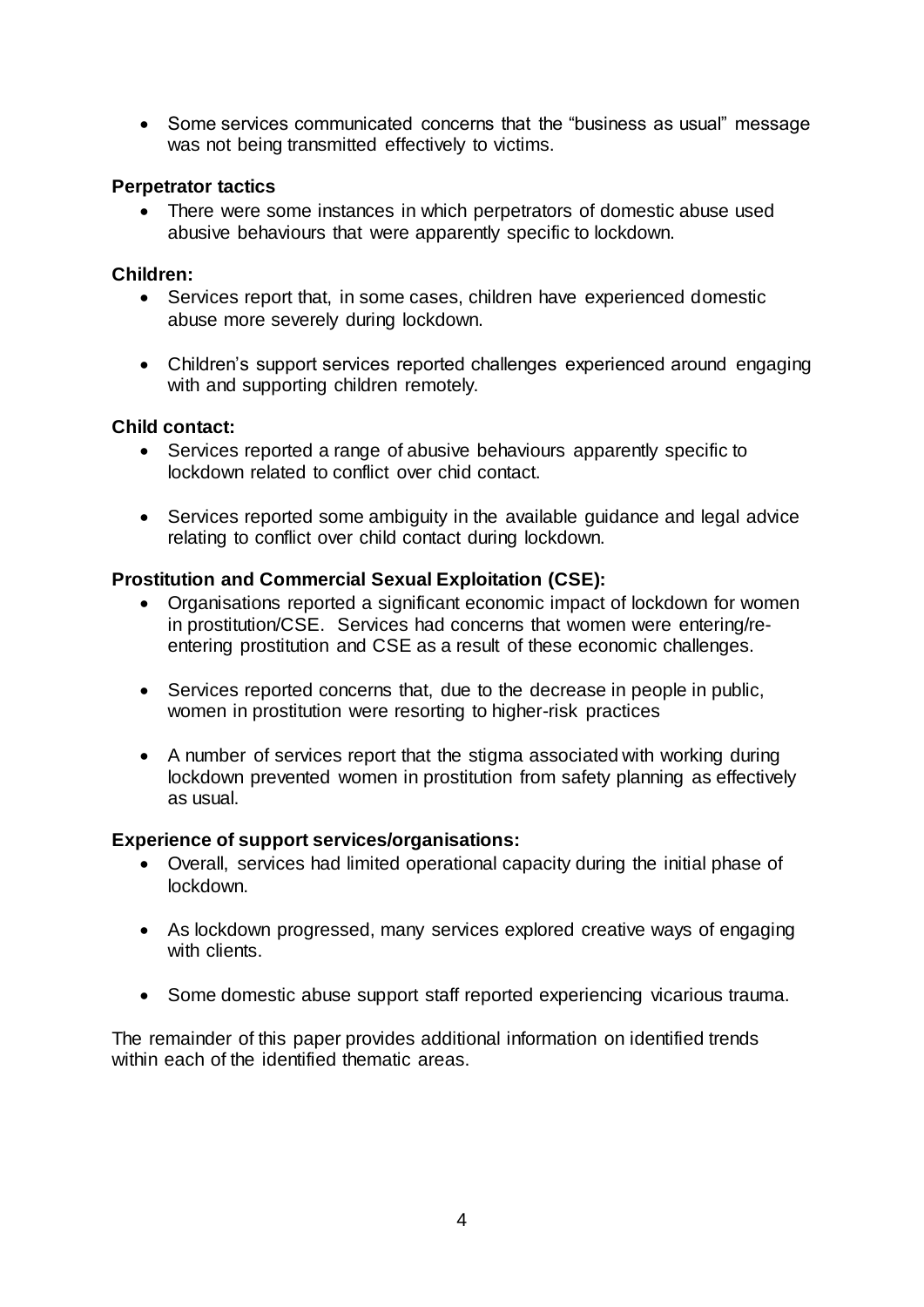## <span id="page-5-0"></span>**4. Referral rates**

l

Referral rates for the majority of organisations decreased, significantly for some, in the initial 2-3 weeks of lockdown but there are some indications that referrals were increasing as lockdown progressed. Services provided that referrals reduced from between 25% to 100% compared to equivalent periods prior to the COVID-19 crisis.

Services that receive referrals from criminal justice partners, such as court advocacy organisations or perpetrator programmes, reported significant reductions related to the disruption in criminal court processes. Services that primarily offered telephone outreach (prior to the lockdown period) experienced a less significant decrease in their referral rates compared with organisations that primarily offered face-to-face engagement.

By week 3, referral rates became more varied across the board. It was perceived that this was due to information about different communication methods being cascaded to clients and more widely publicised. Some organisations reported slight increases from the initial weeks of lockdown, but still far below their "usual" rates. Between weeks 4 and 8, some organisations reported referrals returned to "prelockdown" levels.

The view of the majority of services was that there may be an increase in reporting and referrals once lockdown restrictions began to be relaxed. There was also a perception there may be an increase in the need for emergency housing due to more people fleeing abuse. From week 7 onwards, services started to report engagement with a number of victims who were making plans to leave their abusive partner once lockdown restrictions eased.

In the first three weeks of lockdown, referrals to domestic abuse services came from a narrower range of partners. After week 4, some services reported referrals from sources that did not usually refer to them. Some perceived this was due to a heightened level of anxiety around the risks related to domestic abuse for families in isolation. As lockdown progressed, a number of services reported an increase in self-referrals from existing clients whose cases had been closed. Many clients reported they felt they needed additional emotional and economic support and were negatively affected by isolation. Organisations reported different trends related to self-referrals, with some observing an increase and some a decrease. One organisation reported an increase in self-referrals from women in employment from more affluent socioeconomic backgrounds.<sup>5</sup>

Referrals to DSDAS, perpetrator programmes and Marac have continued during lockdown. Police Scotland highlighted an 22.75% increase in requests under their domestic abuse disclosure scheme during the start of the lockdown (between 23 March and 1 June 2020), compared to the same time period last year. $6$  The majority of requests were made by police officers and other professionals (including social

<sup>&</sup>lt;sup>5</sup> The service perceived that remote/online engagement provided an increased opportunity to engage with the service anonymously, hence the increase.

 $6$  Care must be taken to avoid assumptions about trends and the impact of coronavirus restrictions as this this information covers a relatively short period of time, and the number of requests increased by around two-thirds between 2018-19 and 2019-20.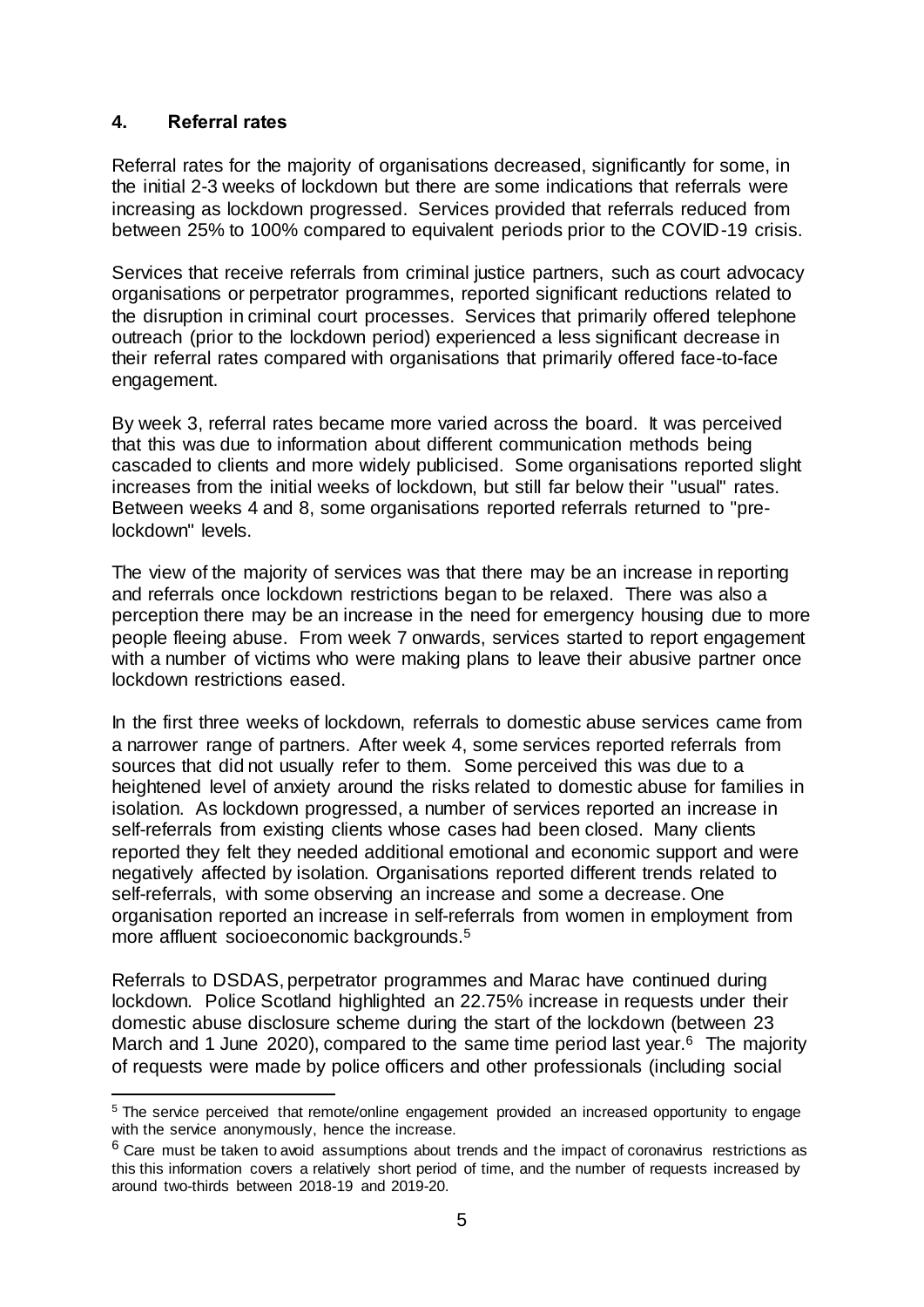work and NHS) raising a concern about someone they think may be at risk of domestic abuse. In week 4, the Caledonian System reported there was an increase in self-referrals to a voluntary domestic abuse perpetrator programme which the Local Authority runs in Edinburgh from men concerned about their own abusive behaviour.<sup>7</sup> In general, Multi Agency Risk Assessment Meetings (Maracs) observed a decrease in referrals for April and early May meetings, however referrals started to increase in week 7.<sup>8</sup>

# <span id="page-6-0"></span>**5. Mental health impacts of lockdown**

The mental health impact of lockdown was a significant concern for the majority of organisations. Services reported that, in many cases, those with pre-existing mental health conditions were negatively affected, with anxiety and depression being exacerbated by isolation and living with domestic abuse. Services also report more general reports of low mood, depression and isolation among clients. In the latter weeks of lockdown, organisations reported significant increases in suicidal ideation amongst clients. In some cases, services made direct reports to police/ambulance services as clients were attempting suicide or self-harm during calls. In response to this identified need, many services increased the number and frequency of welfare calls they made to their clients.

Some domestic abuse support staff report experiencing vicarious trauma. After the initial two weeks of lockdown, following organisational processes and remote working being agreed, a number of services communicated concerns about the impact of vicarious trauma on staff because they were engaging with distressed clients, working alone without the usual support of colleagues, "bringing [trauma] into their home"<sup>9</sup> and unable to separate the spaces of work and home. A number of organisations introduced additional guidance, training and therapeutic inputs (such as mental health first aid or mindfulness and yoga sessions) to staff and volunteers to deal with the impact of clients' mental health deterioration while in lockdown.

# <span id="page-6-1"></span>**6. Accessing support**

Many services have engaged with victims who have reported it is not safe for them to contact support services due to the constant presence, and in some cases monitoring behaviours, of the perpetrator. Many organisations reported support calls were being cut short or that they were unable to make contact with victims, who later communicated that they had been unable to respond due to the presence of the perpetrator in the house.

Digital exclusion has been reported as a barrier to engaging with some clients, particularly as Wi-Fi and video-conferencing apps are relied upon for contact with support services. This was particularly challenging for women staying in temporary accommodation due to fleeing abuse. In some cases, where women had some

 $\overline{a}$ <sup>7</sup> While this service is voluntary, it is noted that in some cases men self-refer following encouragement from Children and Families Social Work services or for the purposes of improving access to children. <sup>8</sup> Data provided from SafeLives Marac Coordinators Forum, 6<sup>th</sup> May 2020".

<sup>9</sup> Scottish Maracs - Covid Overview, SafeLives April 2020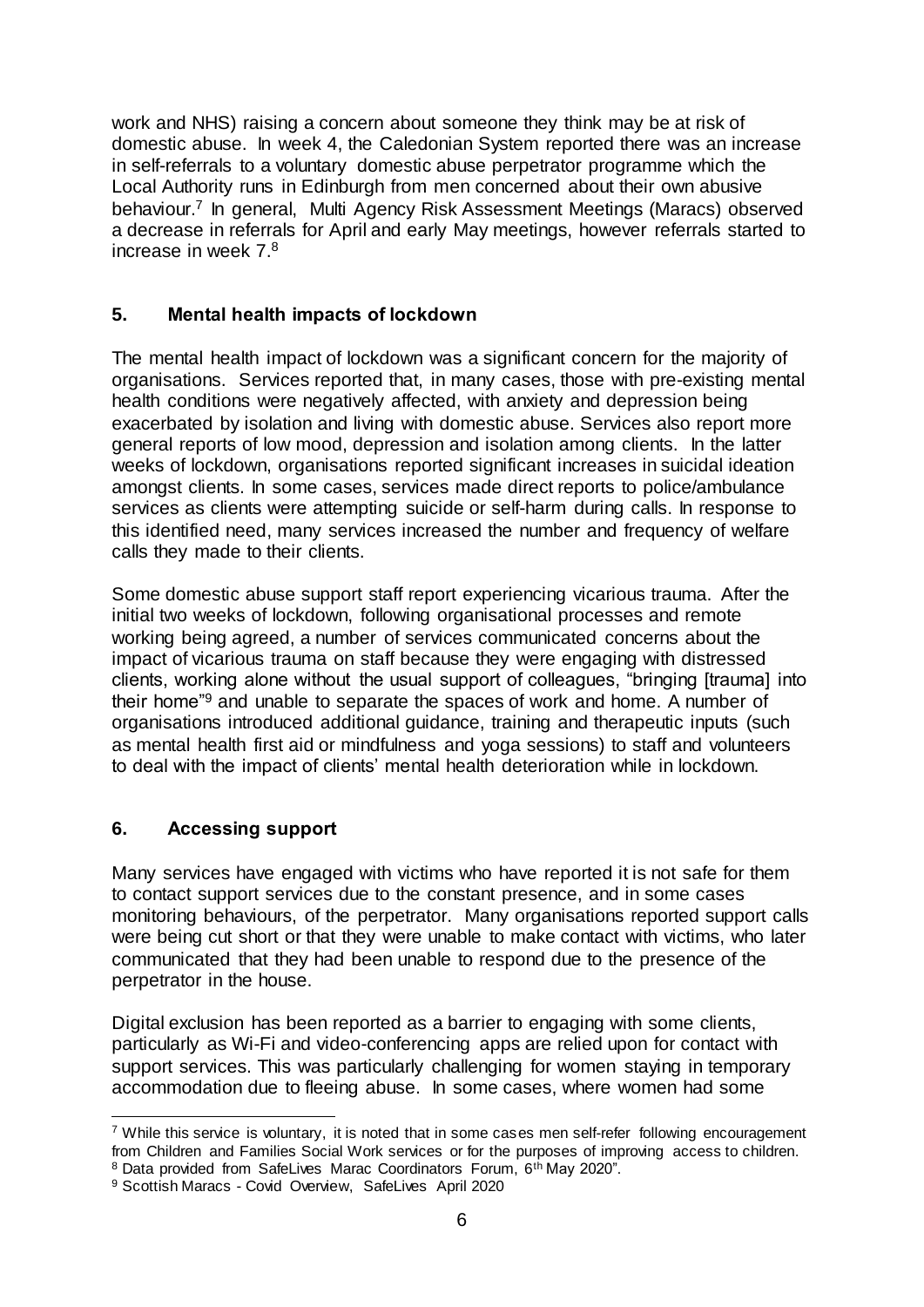limited device/internet access, this was prioritised for their children to allow them access to home schooling.

# <span id="page-7-0"></span>**7. Requests for general support**

Across the board there were continued reports of clients contacting domestic abuse services for general support, particularly around gas and electricity, housing and food access. Some services reported clients finding the situation of lockdown and the risk posed by the virus very difficult to understand due to literacy issues, learning difficulties, and digital exclusion. Services reported some clients' confusion about how to manage everyday tasks such as shopping, posting mail, and paying bills. Some services also reported clients who were confined to their house due to fear of the virus and its impact. From week 5 onwards, services noted women facing increasing economic challenges, namely struggles accessing food and fuel. Services reported this to have a significant impact on women's mental health and resilience. Some services reported increased applications to destitution funds/resources.

# <span id="page-7-1"></span>**8. Risk and safety planning**

Many services reported that, although risk to victims did not change significantly, the impact and risk of domestic abuse was magnified by lockdown, the isolation of victims and increased control of the perpetrator. Many organisations reported that while there was few changes in perpetrator behaviour specific to lockdown, victims' safety planning options, ability to access usual sources of support, freedom to engage with services and ability to effectively safety-plan were significantly curbed.

The service-generated risks of safely contacting victims who reside with/are being monitored by an abusive partner was a major challenge for many organisations, particularly in the first two weeks of lockdown. Many organisations required to amend working protocols on how and when they contacted clients, and some services extended their operational hours (to early mornings, late evenings and weekends) to better manage client safety and improve accessibility.<sup>10</sup>

Throughout this phase of lockdown, innovative options for safety planning continued to be fairly limited. Services reported safety-planning must now take into account the dual risk from the perpetrator and COVID-19, particularly for those in shielded groups. A number of services reported some of the usual safety planning options, such as leaving the house, attending neighbours' houses, or seeking assistance in public spaces (such as cafes or shops) were significantly curbed. A number of organisations experienced challenges in conducting risk assessment and safety planning with victims, due to sporadic communication, the presence of children in the house, or being unable to safely contact them.

During this phase of lockdown, services reported it is more difficult to separate from an abusive partner, particularly where couples resided together. Services

 $\overline{a}$ <sup>10</sup> This was also to accommodate clients who had children, allowing women to contact services before children were awake or after they were in bed.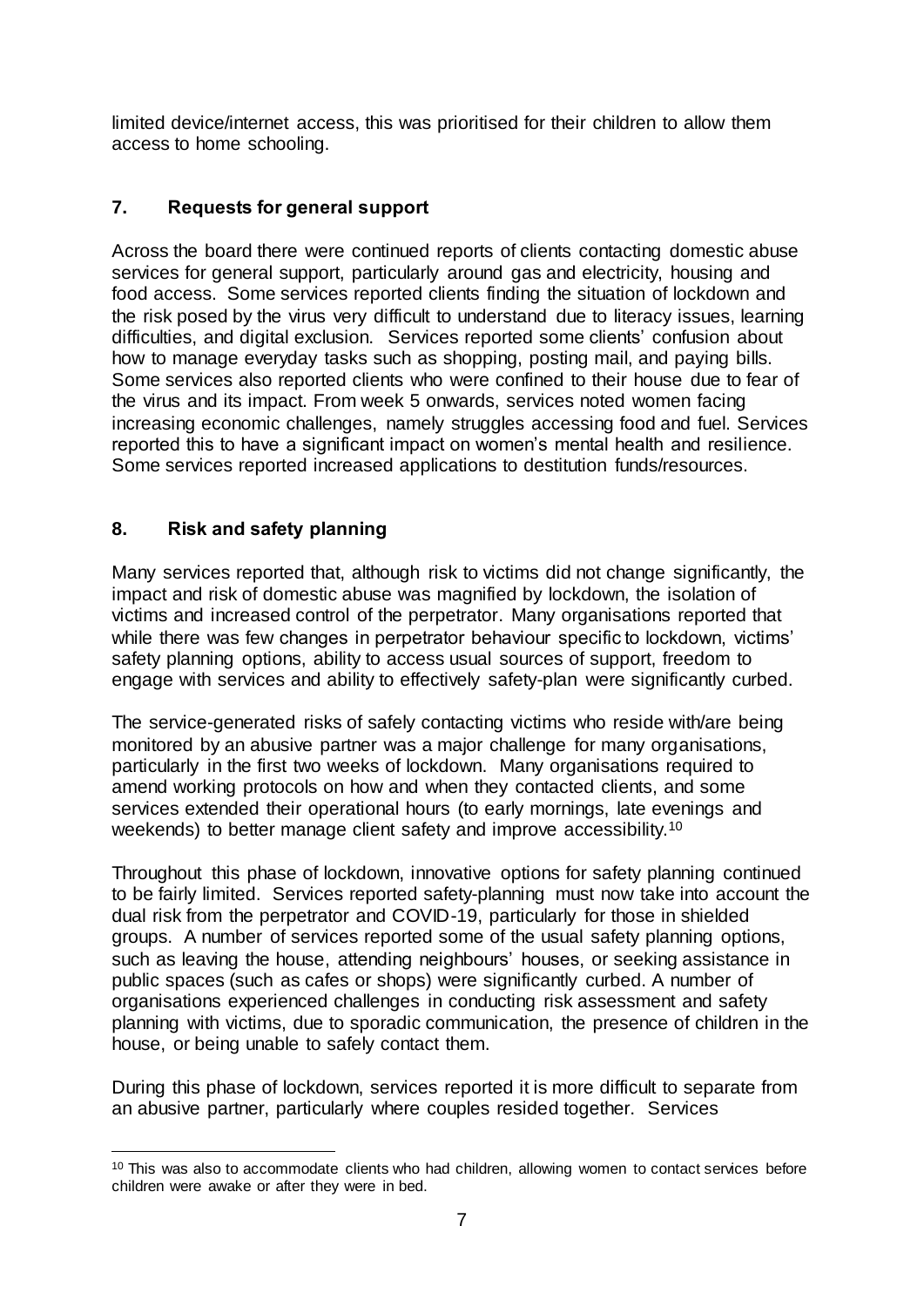consistently reported a number of cases whereby the victim was choosing to remain with the perpetrator for the duration of lockdown, but planned to separate once restrictions were eased. In many of these cases, victims' decisions to stay were influenced by the lack of temporary housing options during lockdown. Throughout the initial 8 week period, there were continued reports of clients with additional needs, housing issues, addictions and/or who were severely isolated being coerced into returning to abusive partners, with perpetrators moving back into the victim's house in some cases. Services perceived this was due to victims having fewer sources of support during lockdown.

There were some specific challenges related to lockdown for Black and Minority Ethnic (BME) women, particularly related to legal applications and appeals, and separation from abusive partners. BME support organisations reported that women who are European Economic Area (EAA) nationals were not meeting habitual residency criteria and this was impacting on access to universal credit. This was exacerbated by lockdown due to delays in legal applications and the lack of employment opportunities. Services also reported that gaining access to the necessary documentation required for legal appeals (such as banking documents, proof of income, housing information) has been particularly challenging during lockdown. Services that support women in prostitution/CSE report that a significant proportion of women applying for destitution grants are those with insecure immigration status.<sup>11</sup>

## <span id="page-8-0"></span>**9. Criminal Justice**

l

Services consistently communicated a number of concerns related to the impact of amended criminal justice procedures on women's risk of domestic abuse, particularly around early prisoner release, delayed court cases (and associated special bail condition periods, bail reviews, etc.) and the impact of extended periods of police undertaking on victim risk. Court advocacy support services reported continuing challenges related to the frequently-changing landscape of the criminal justice system and how information was being shared. Throughout the 8 weeks, many services reported an increase in prolonged exposure to stress/anxiety for clients due to rescheduled court cases, particularly petition cases.

In week 3, services reported an increase in calls regarding the early release of prisoners who were domestic perpetrators. There were reports of high levels of anxiety among clients over whether or not those convicted of domestic abuse would be released and clients were relying heavily on information from the Victim Notification Scheme, despite this not being the correct route to obtain information regarding prisoners on early release. Some services reported they did not receive clear communication about prisoner release. Services also reported clients' concerns regarding prisoners' access to mobile phones and how their use was being monitored.<sup>12</sup>

<sup>11</sup> One organisation reported about 21% of applications came from women who had insecure immigration status.

<sup>&</sup>lt;sup>12</sup> Scottish Prison Service confirmed mobile phones will be monitored in exactly the same way as the standard outgoing phone system so there is no additional risk to victims compared with the previous system.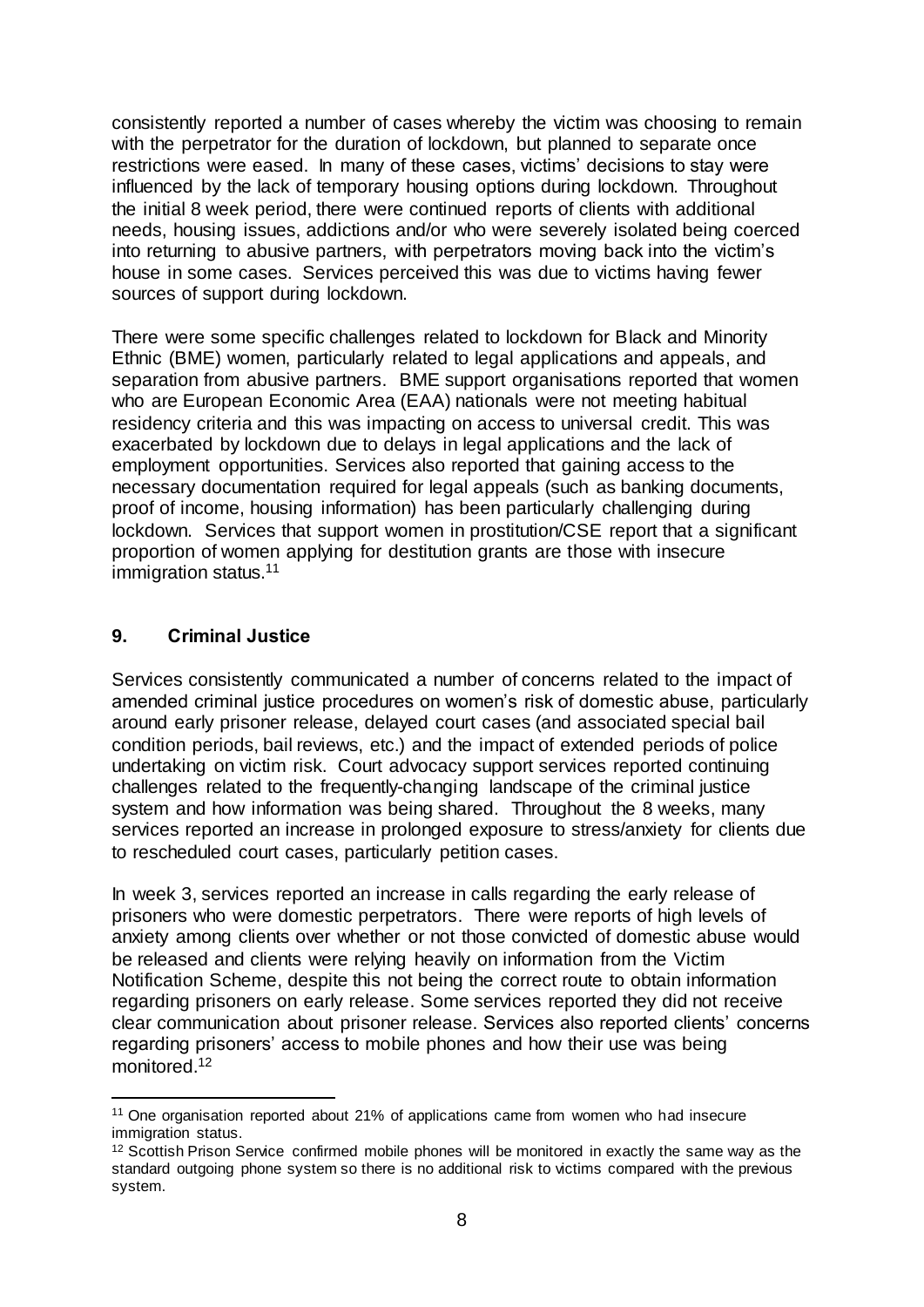Some services communicated concerns that the "business as usual" message was not being transmitted effectively to victims. Particularly in the first four weeks of lockdown, there were repeated reports of perpetrators telling victims the police were too busy to attend, or victims choosing not to report because they did not want to burden the police service. In the final three weeks of lockdown, court advocacy services began to report concerns about perpetrators perceiving the consequences of a breach of order were likely to be less severe. Services reported a general perception that perpetrators were unlikely to be remanded/imprisoned during lockdown. There were some reports of men pushing the boundaries of orders, bail conditions not complying with DTTO requirements, etc. in these instances.

In general, Police Scotland have received reports that are consistent with some of the experiences reported from domestic abuse support organisations. Police Scotland shared qualitative data with JAS on domestic abuse incidents where the COVID-19 crisis and lockdown has impacted on victims, families or perpetrators. A number of reports included incidents where the perpetrator did not allow the victim to leave the house. Some incidents were reported following arguments over lockdown restrictions (e.g. partners arguing over allowing friends into the house; leaving the house unnecessarily; meeting with friends in public). Police Scotland also received calls regarding conflict over child contact and attended some incidents where children had witnessed physical violence.

### <span id="page-9-0"></span>**10. Perpetrator tactics**

 $\overline{a}$ 

In some cases, victims and their children were at greater risk due to the increased time spent in isolation with the perpetrator.Many services reported that, although perpetrator tactics have not changed significantly, the impact and risk of domestic abuse is magnified by lockdown.

Research suggested there were some instances in which perpetrators of domestic abuse used abusive behaviours that were apparently specific to lockdown. These include: spitting at victims or within the house; coughing on or at victims/children; threatening victims with infection; and coercing victims to allow access into their home. As mentioned, a number of perpetrators stated to victims that police would be too busy to attend should they choose to report. Domestic abuse support services also reported an increase in reports of perpetrators causing visible injuries during physical assaults, sometimes to victims' faces or other areas unconcealed by clothing. The perception of services/clients is that perpetrators were less cautious as the victim had far fewer social interactions, thus the chances of detection were fewer. Domestic abuse services also reported perpetrators threatening to report their partner/ex-partners over alleged breaches of the Health Protection (Coronavirus) (Restrictions) (Scotland) Regulations 2020.<sup>13</sup>

 $13$  For example, where victims would leave the house to get away from their perpetrator, the perpetrator would threaten to report the victim's "flouting of the rules" to the police.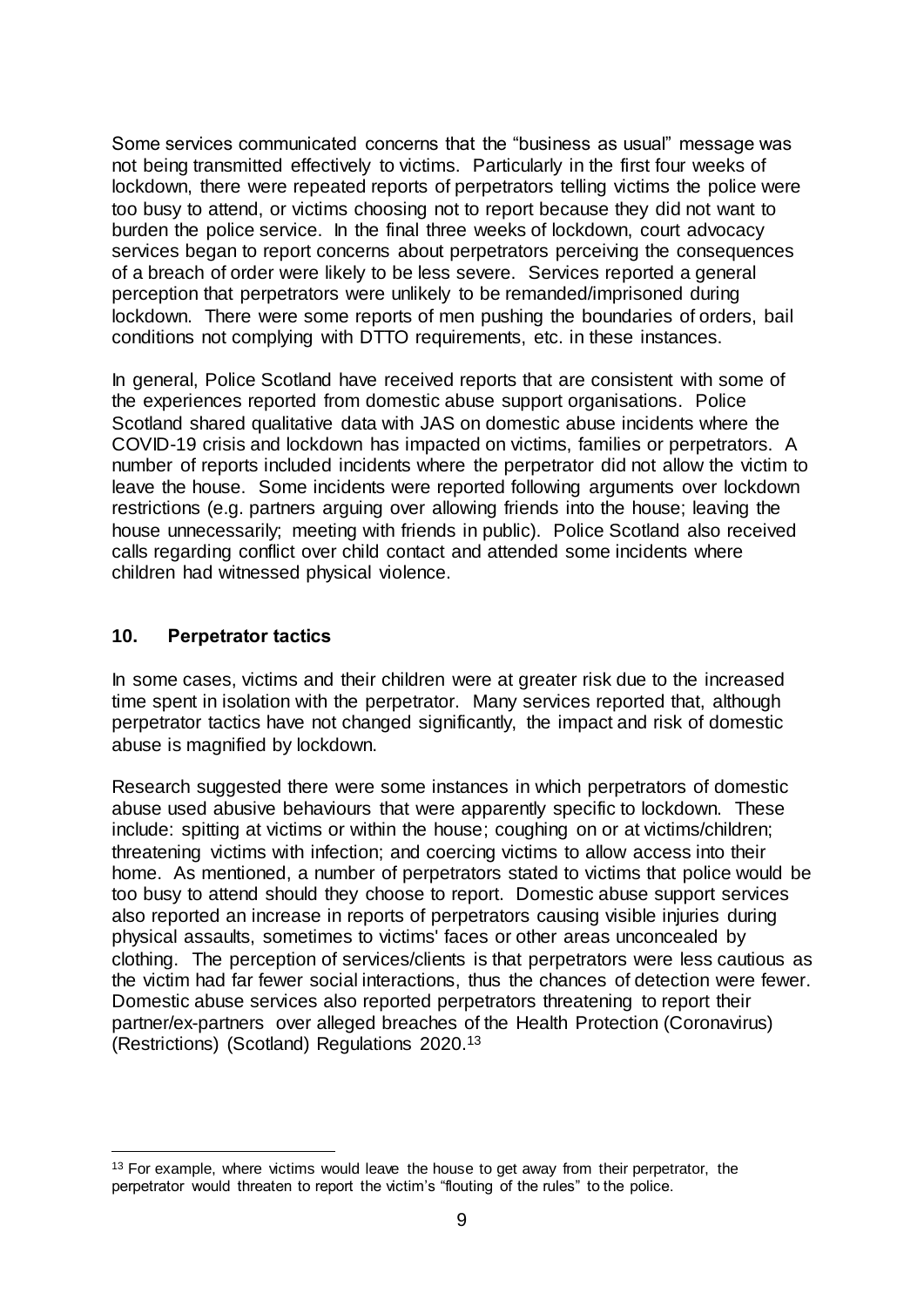There were continued reports of stalking behaviours by perpetrators, both online and in person. A number of services reported victims felt like "sitting ducks"<sup>14</sup> within their homes as they perceived the perpetrators knew their whereabouts at all times.

Throughout the 8 week period, some clients reported an escalation of perpetrators' alcohol use, exacerbating the frequency and severity of abuse. There were continued reports of perpetrators who had been furloughed/made redundant due to lockdown, whose behaviour was previously stable but who had now started to behave abusively.

Conversely, some victims and perpetrators reported lockdown eased coercive controlling behaviours because perpetrators felt more in control of their victim as they were confined to the house, had no contact with others, and the perpetrator knew their whereabouts and what they were doing at all times. For some who did not reside with the perpetrator, lockdown offered more security as the perpetrator could not illegitimately attend their house and they experienced fewer instances of stalking/harassment.

## <span id="page-10-0"></span>**11. Children**

Services report that, in some cases, children have experienced domestic abuse more severely during lockdown. There have been several reports of children being present in the room during domestic abuse, including physical violence. <sup>15</sup> Many services perceive that because children do not have access to safe spaces or other trusted adults, there are fewer opportunities for them to report and therefore the perpetrator is less cautious.

Services report a number of difficulties related to engagement with children during lockdown. From the start of lockdown, organisations that provided child support services reported significant difficulties in engaging with children by telephone or other digital platforms, particularly younger children. Particularly in the latter four weeks of lockdown, there were a number of reports of women struggling to keep children entertained and engaged in activities. This challenge is compounded by managing abuse within the home.

# <span id="page-10-1"></span>**12. Child contact**

Across the board, services reported similar trends relating to challenges experienced around child contact in cases of domestic abuse. Services reported that, in some cases, parents who had been advised to shield were experiencing conflict over child contact as they felt unsafe to facilitate contact despite court orders/informal agreements. There were continued reports of domestic perpetrators socialising with friends and family in different households and thus exposing their child/children to other people during contact visits. In some cases, perpetrators were communicating

 $\overline{a}$ <sup>14</sup> This phrase was used in a number of telephone interviews with domestic abuse support/advocacy services.

<sup>&</sup>lt;sup>15</sup> In these cases the victims reported the perpetrator would not usually behave abusively in the presence of the children and that this was specific to lockdown.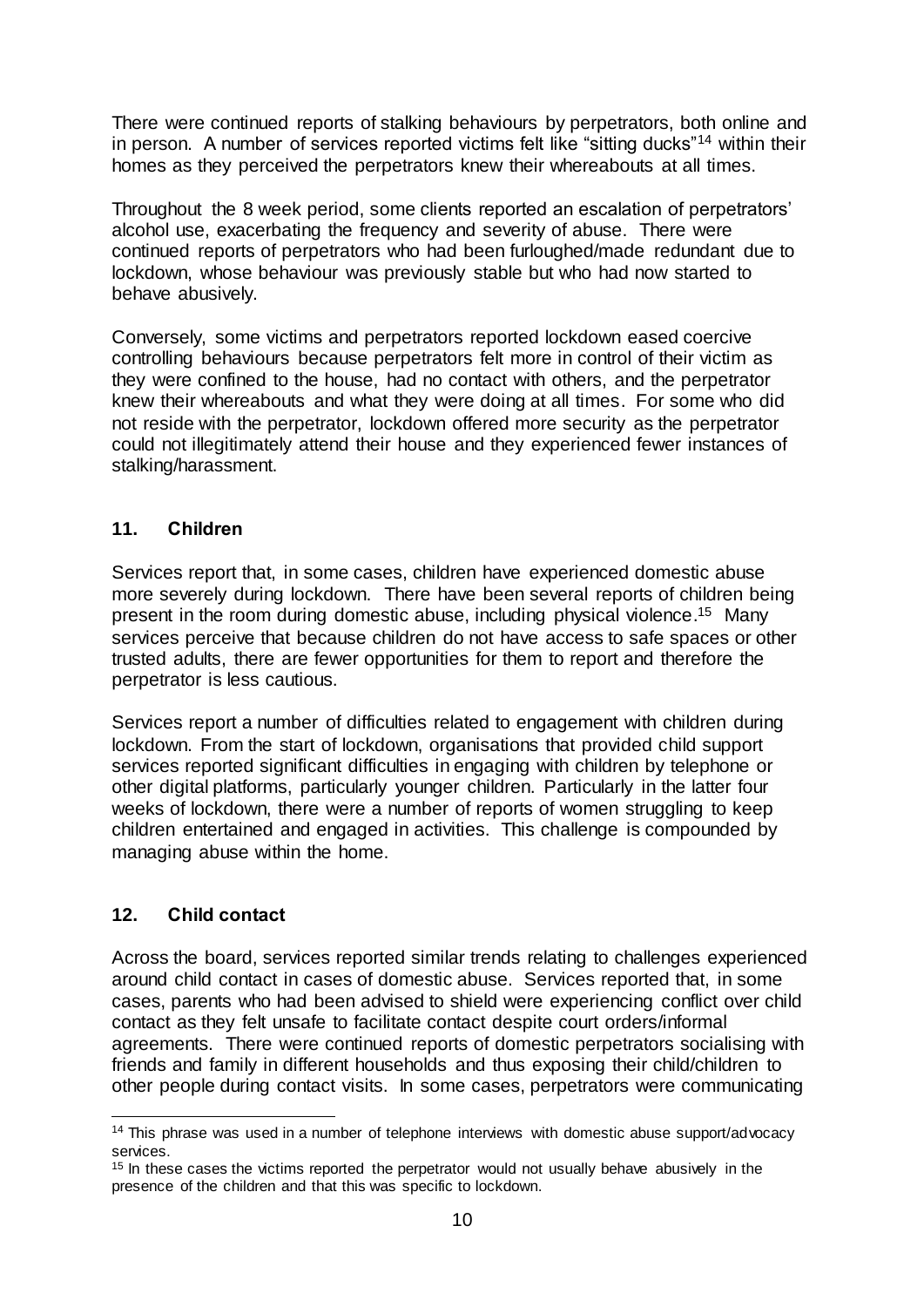their activities to their ex-partner, causing high levels of stress and anxiety, and in some cases this prompted mothers to stop contact.

Services have reported a range of abusive behaviours apparently specific to lockdown related to conflict over chid contact.A consistent trend, reported across a number of different areas in Scotland, related to perpetrators asking children to show them round the house during video-contact. Services and clients perceived this as a means of extending their abuse by monitoring the victim and/or establishing where they live. There were some reports of abuse, mainly verbal abuse although a small number of reports of physical assaults, taking place during handovers, particularly in cases where handover was usually facilitated by third parties such as schools. In the latter weeks of lockdown, a number of services reported that women were facilitating child contact outwith the conditions of agreements/orders, in order to placate perpetrators and manage abuse.

Services reported that guidance and legal advice from solicitors in family court cases was very varied, particularly for those who are not in shielded groups. Some solicitors provided that clients may stop contact if they have concerns the child will be exposed to the virus, and in other cases solicitors advised clients to facilitate contact regardless of identified risks.

## <span id="page-11-0"></span>**13. Women in prostitution and Commercial Sexual Exploitation (CSE)**

The experience of women in prostitution/CSE differs in a number of ways from those experiencing domestic abuse**.** Evidence on women in prostitution/CSE began to be collected and collated in week 4 and was informed by telephone interviews with support services in the Click and Encompass network, and other specialist organisations engaged in supporting sex workers.

Robust and reliable data on prostitution and CSE is difficult to obtain and there is no identified, consistent data collection in this area. Lockdown presented a number of additional restrictions in monitoring and reporting on the experience of women in prostitution and CSE. A number of services usually collect intelligence on women in prostitution through direct observations by their workers. From the initial weeks of lockdown, services across a number of local authority areas reported there were limited mechanisms for them to observe and record the demand for street prostitution as their staff were restricted to working from home. One service has usefully conducted a national scoping exercises of online advertising sites, and this data was used to inform this report.

Organisations reported a significant economic impact of lockdown for women in prostitution/CSE. In some cases, women were not registered as self-employed and thus not eligible for governmental support, and many experienced significant financial challenges in depending on universal credit, particularly when their usual household income was higher.

Support services reported concerns regarding women who were entering or reentering prostitution and CSE as a result of the economic challenges experienced during lockdown, including moving from online work to direct contact. A number of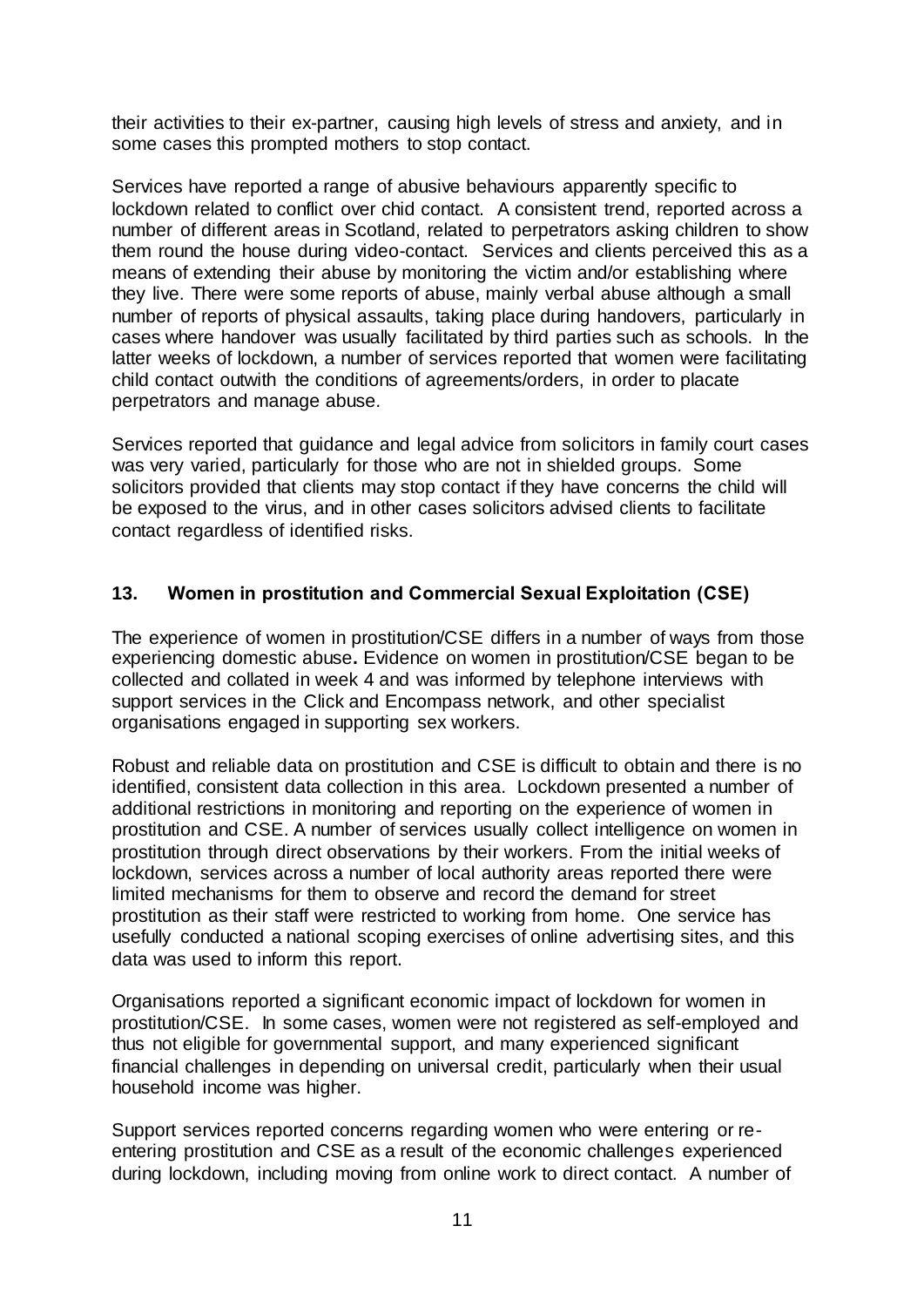organisations reported there was a new demographic of women entering prostitution/CSE who were not involved prior to lockdown. For some women, opportunities for shoplifting, begging and personal thefts were vastly reduced as retail/service industries were closed and there were fewer people in public places, thus they were relying more heavily on prostitution/CSE as a source of income. The national scoping exercise of online adverts provided that online sites were flooded with new images and there was a higher level of competition for income. In some cases this was resulting in men pushing boundaries and women engaging in riskier practices, often within their own home.A number of online advertisements made reference to Coronavirus. Services observed women advertising that they are new to the sector and many justified their involvement due to unemployment/financial difficulties related to lockdown.

Services reported concerns that, due to the decrease in men out in public, women in prostitution were resorting to higher-risk practices, and throughout lockdown there were increased reports of women offering unprotected sex. Services reported significant concerns for those women who continued to work in public and their exposure to Coronavirus.<sup>16</sup>

A number of services report that the stigma associated with working during lockdown prevented women in prostitution from safety planning as effectively as usual. Prior to lockdown, women in prostitution used various screening apps and networks within their community to screen men before meeting them. Women are not screening in the same way during lockdown. Similarly, when in public, women often work in pairs for safety, but have been unable to do so during lockdown because of the Health Protection (Coronavirus) (Restrictions) (Scotland) Regulations 2020. Services reported that women were not accessing sexual/reproductive health services as frequently during lockdown, due to the stigma associated with continuing to work.

There are a number of risks for women online.A number of women reported having their online images stolen. In some cases, individuals were threatening to out women to their friends and family.<sup>17</sup> Organisations reported significant challenges in effectively advocating for women in these cases, particularly due to a lack of appropriate legal protections for women in these specific circumstances.

### <span id="page-12-0"></span>**14. The experience of domestic abuse services**

 $\overline{a}$ 

Overall, services had limited operational capacity during the initial phase of lockdown with most stopping all face-to-face provision and providing support by telephone/text. Some services continued to provide face-to-face engagement only in the most high risk cases, and where organisations made deliveries (of food parcels etc.) to clients' households. Operational capacity has improved in the latter weeks as services established home working arrangements and agreed communication protocols.

<sup>&</sup>lt;sup>16</sup> There were some reports of women taking precautionary measures such as asking punters to take their temperature or shower prior to engagement, however there is no evidence to suggest these precautions would be effective.

<sup>&</sup>lt;sup>17</sup> Women and services perceived the main motivation for this was power and control, though in some cases women were being extorted. In Glasgow, it was reported that one individual had threatened over 30 different women.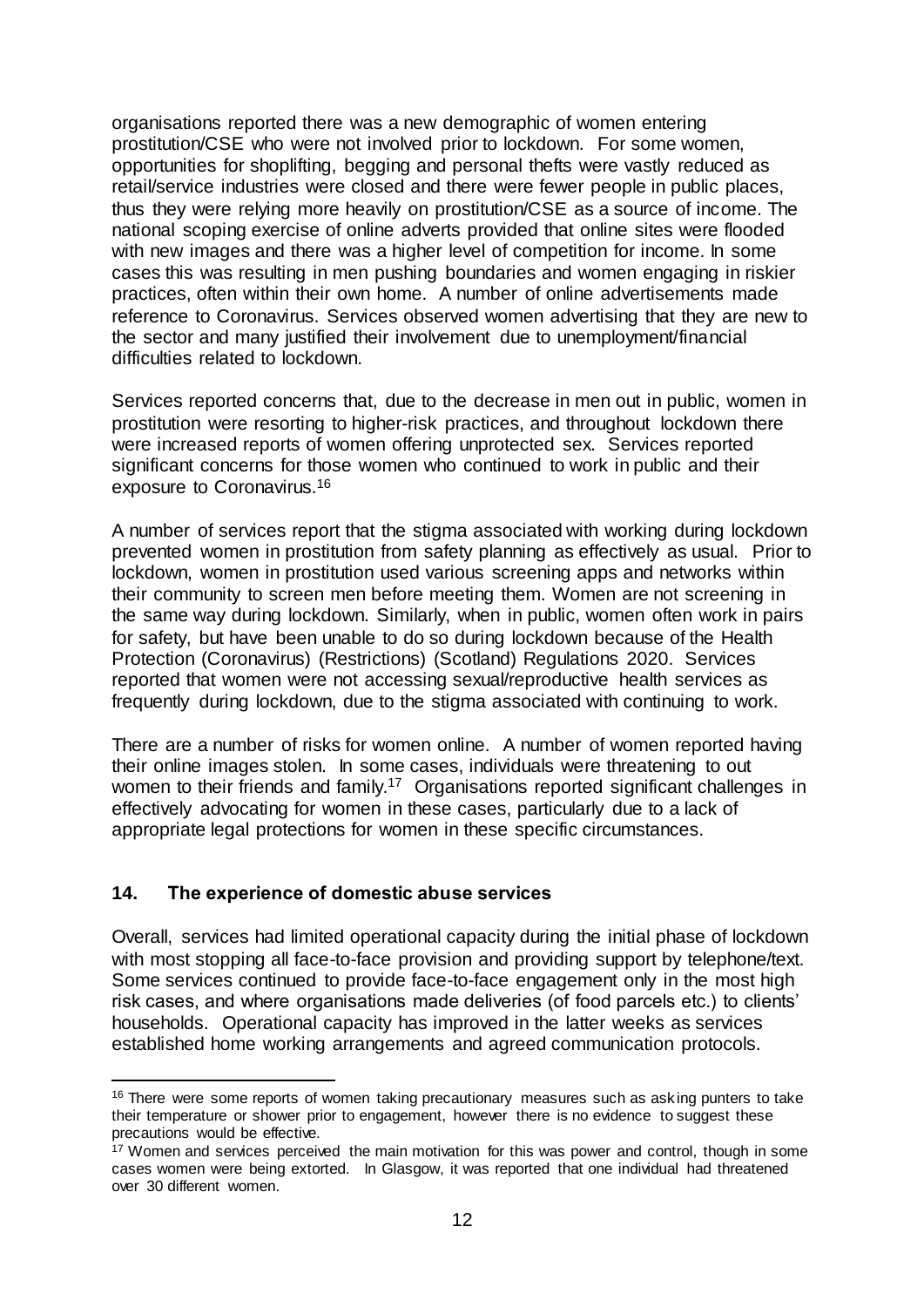Many services explored creative ways of engaging with clients, including using video-conferencing platforms for group and therapeutic work, and there were some very positive reports of online engagement. In some cases, clients who may not have engaged in face-to-face support have sought online support and reported the anonymity of services is beneficial for them and allows them to engage.

Marac and Matac processes continue to operate during lockdown.Despite some challenges around technology and communication with victims, Multi Agency Risk Assessment Conferences (Maracs) are operating well overall. Multi Agency Tasking and Coordination (MATAC) processes are also continuing, using teleconference/Microsoft Teams software.

Some organisations have faced challenges relating to client need and resources during lockdown.Following the increased demand for emotional support and welfare calls, some services reported they did not have the capacity to provide clients the level of welfare support required. Some services reported that, due to the high threshold for accessing mental health services, organisational funding was being dedicated to accessing private mental health services for some clients. A small number of frontline third sector services reported that the funding process during COVID-19 seems complicated, bureaucratic, and time-consuming.

Services reported limited absences due to staff suffering ill-health, and there were a very small number of reports of clients who have contracted COVID-19. Services continued to report challenges due to staff members' caring responsibilities, with some staff unable to facilitate online sessions due to the presence of their children within the house.